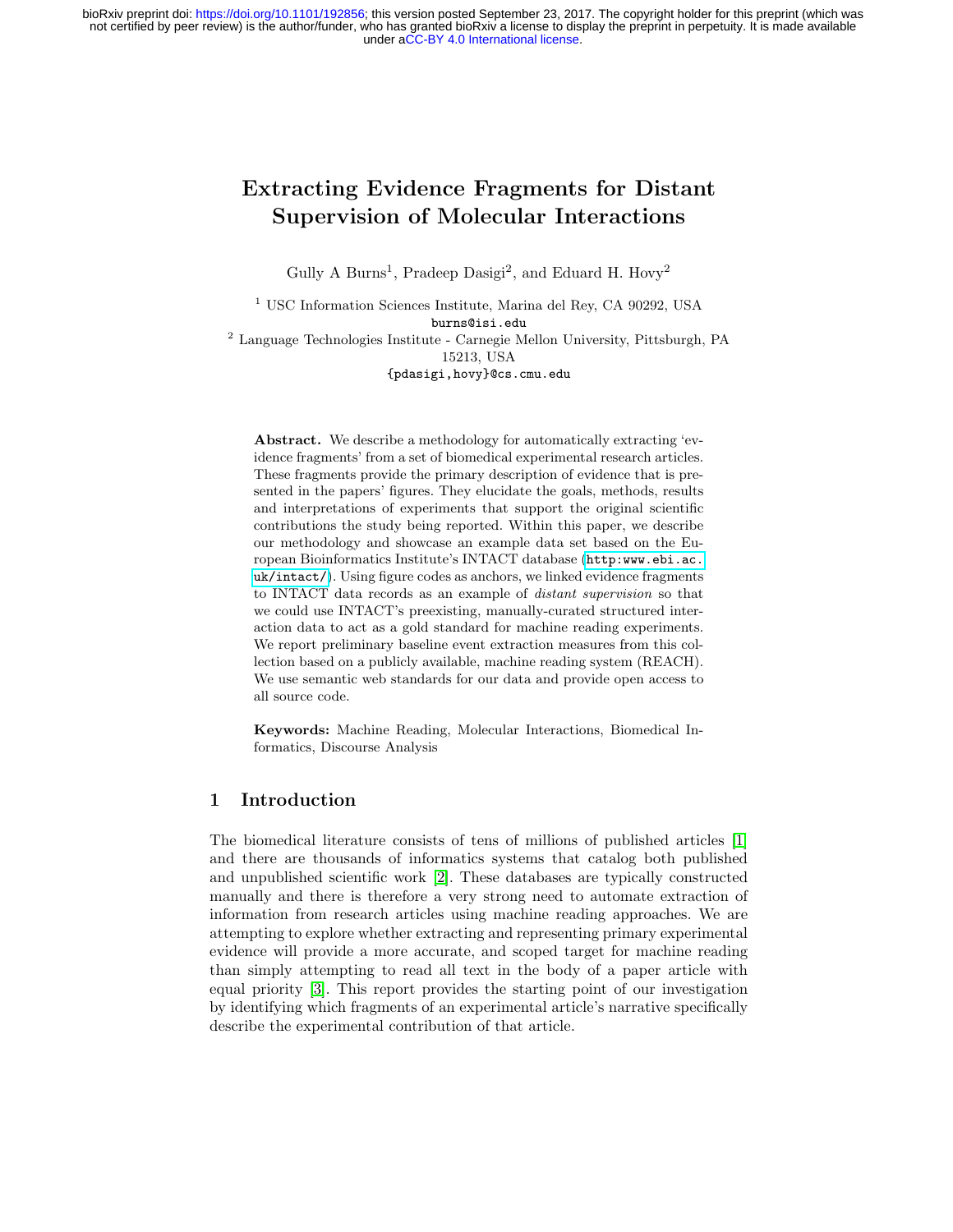#### 2 Burns, et al.

In order to develop machine reading systems, we require training data that links the text of research papers to structured semantic representations of the knowledge content. We describe a general method for creating annotated corpora based on distant supervision to create links between text describing research evidence to previously-curated database records. We seek to use figure references in the text of articles to create a useful link between text and data (Figure [1\)](#page-1-0).

The European Bioinformatics Institute's (EBI) INTACT database describes molecular interactions (binding events where two molecules join to form a complex). INTACT links each figure reference  $(i.e., 1a, 2b, 5f, etc.)$  directly to database records [\[4\]](#page-6-3). Figure 1 illustrates how evidence fragments might then be linked to database records via their common figure reference.



<span id="page-1-0"></span>Fig. 1. Figure references can link relevant fragments from full-text primary research articles to database records and derived semantic representations.

We automated this linkage between database records and evidence fragments to provide a cost-effective way of creating corpora. We applied an open-source event extraction method for signaling pathway events (REACH) [\[5\]](#page-7-0) to develop a baseline for detailed semantic extraction of this text.

# 2 Related Work

In biomedicine, distant supervision was originally used to facilitate entity and relation extraction from text using structured data [\[6\]](#page-7-1). Previous efforts center around record linkage between domain-specific biomedical entities (such as proteins and residues, see [\[7\]](#page-7-2)). The method we use to tag discourse elements is simpler than general discourse parsing methods (such as Rhetorical Structure Theory (RST) [\[8\]](#page-7-3)), which might be applied to open domain text. More precisely, our work mirrors that of Teufel et al. concerned with "Argumentative Zoning" where classifiers act on sentences across the entire narrative scope of a paper [\[9\]](#page-7-4).We seek a more restricted focus in order to isolate a paper's primary experimental contribution for subsequent extraction, Aydin et al. describes a closely-related study in which they classify passages with experimental methods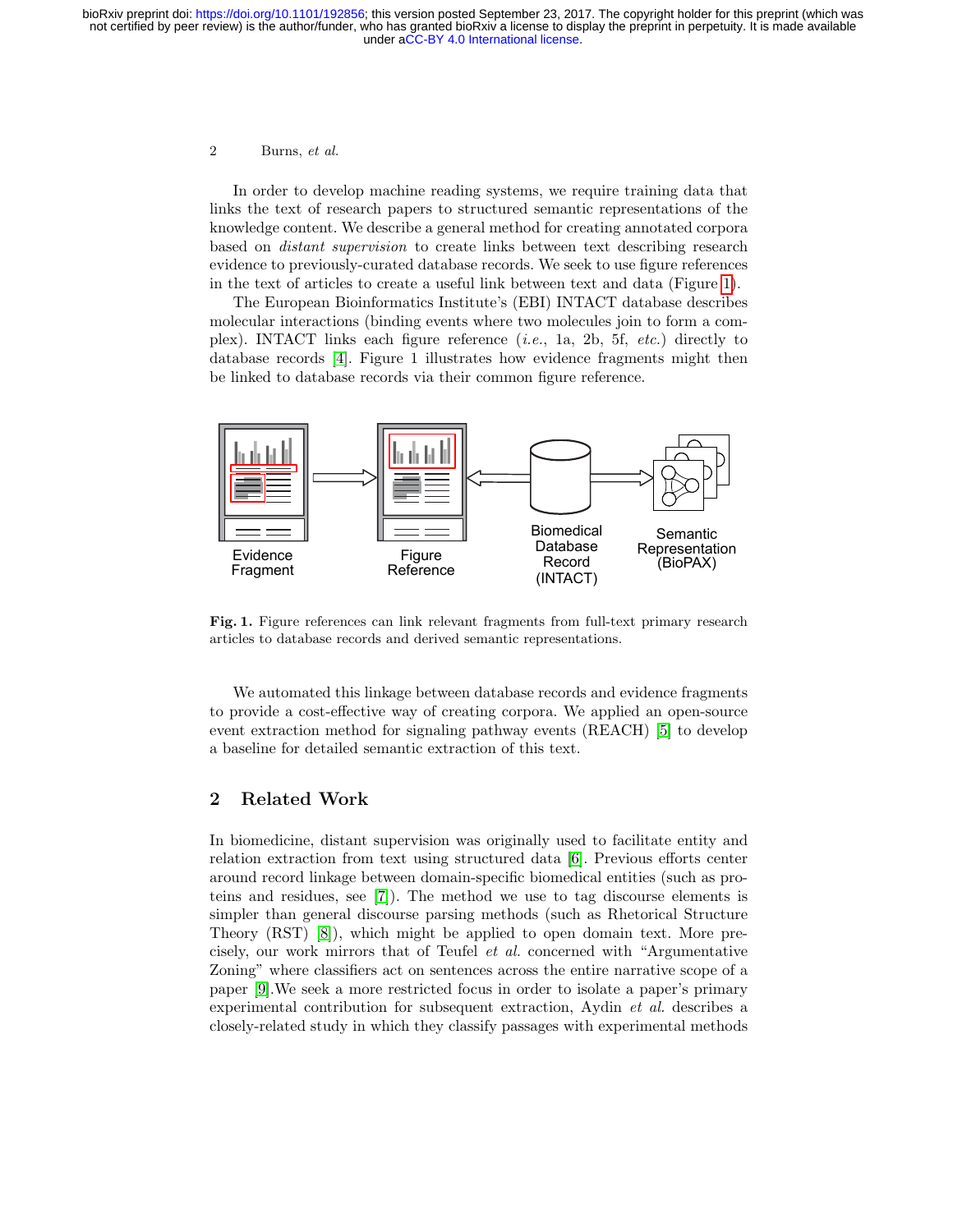Extracting Evidence Fragments for Distant Supervision 3

with PSI25-MI terms (the same terminology used in INTACT) [\[10\]](#page-7-5). They focus on methodological text and the size of their annotated corpus (30 papers) reflects the important role of annotated corpora in information extraction. We suggest that our use of distant supervision could increase the size of their working corpus.

# 3 Methods

#### 3.1 INTACT Data and Text Preprocessing

We only used INTACT papers that had been designated as part of the open access subset of Pubmed Central's online digital collection. Our INTACT data contains 13,991 papers of which 1,063 were available for use. To split sentences into their constituent clauses, we computed dependency parses with the Stanford Lexicalized Parser. INTACT data was downloaded and cross referenced to the open access publications with figure references to yield 899 papers containing 6320 individual reported reactions of molecular interactions.

#### 3.2 Science Discourse Tagger - Neural Net Classifier

We used the *Science Discourse Tagger* (SciDT) [\[11\]](#page-7-6) to annotate individual subsentence clauses from scientific papers with one of eight discourse tags including 'fact', ''problem', 'hypothesis', 'goal', ''method', ''result', and 'none' [\[12\]](#page-7-7). Training data was manually compiled from 20 papers. We ran release v0.0.2 from the SciDT and SciDT Pipeline github repositories.

#### 3.3 Linking Figure References to Surrounding Text

We used a rule-based approach to locate the sentence boundaries of text pertaining to specific subfigures. Figure [2](#page-3-0) shows an example from [\[13\]](#page-7-8). This shows the delineation of text passages pertaining to the evidence presented in subfigures 1A, 1B and the first sentence of the description of 1C. Color coding of sentences shows the discourse tags associated with each clause shown.

Informally, the algorithm to extract these fragments is as follows:

For each subfigure reference in the text, we first scan backwards from clause containing a figure reference mention  $(e.g., 'Fig. 1 A')$  for the start of the evidence fragment. We assert the presence of a fragment start boundary between consecutive sentences  $S_1$  and  $S_2$  (i.e.,  $S_2$  is the first sentence of the evidence fragment) if the following conditions are met:

- a. Sentence  $S_1$  contains either
	- (a) clauses that are tagged as 'hypotheses', 'problems', or 'facts' or
	- (b) clauses that are tagged as 'results' or 'implications' that also contain external citations.

and sentence  $S_2$  also contains either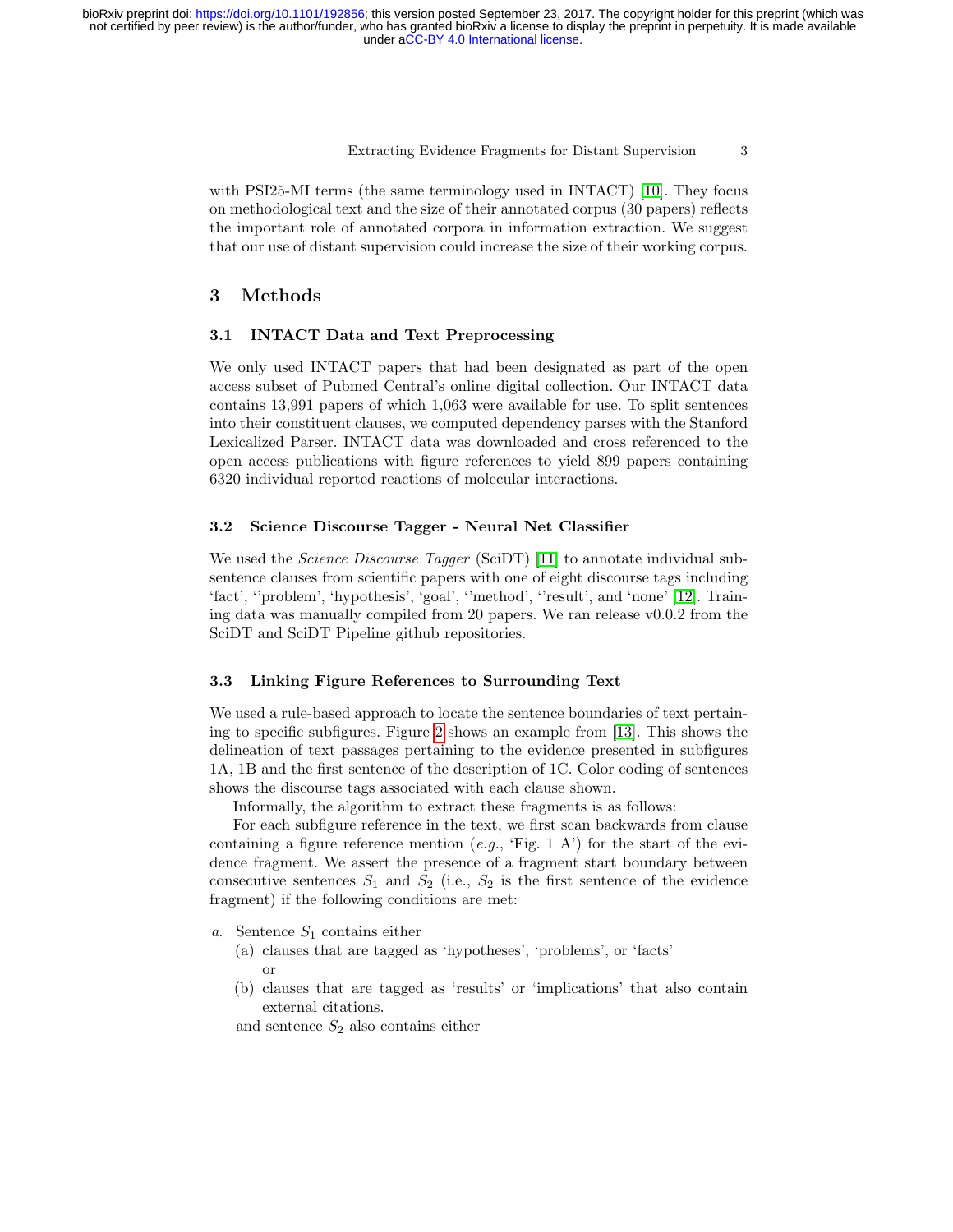under [aCC-BY 4.0 International license.](http://creativecommons.org/licenses/by/4.0/) not certified by peer review) is the author/funder, who has granted bioRxiv a license to display the preprint in perpetuity. It is made available bioRxiv preprint doi: [https://doi.org/10.1101/192856;](https://doi.org/10.1101/192856) this version posted September 23, 2017. The copyright holder for this preprint (which was

4 Burns, et al.

| <b>Results</b>                                                                                                                                                                                                                                                                                                                                                                                                                                                                                                                   | fact                                    |
|----------------------------------------------------------------------------------------------------------------------------------------------------------------------------------------------------------------------------------------------------------------------------------------------------------------------------------------------------------------------------------------------------------------------------------------------------------------------------------------------------------------------------------|-----------------------------------------|
| The S/E/E8 complex exists under                                                                                                                                                                                                                                                                                                                                                                                                                                                                                                  | cited-result                            |
| <b>a</b> physiological conditions                                                                                                                                                                                                                                                                                                                                                                                                                                                                                                | hypothesis                              |
| In previous studies, we showed that Sos-1, E3b1, and Eps8<br>could form a trimeric complex in vivo upon concomitant<br>overexpression of the three proteins. However, we failed to<br>detect the exister <sup>2</sup> of an endogenous S/E/E8 complex<br>(Scita et al., 1999). We reasoned that this could be due to<br>thanbw efficiency of the immunoprecipitating antibodies                                                                                                                                                  | goal<br>method<br>result<br>implication |
| used. We thus sought to exploit the Mallability of eps8 <sup>-/-</sup> fi-<br>broblasts to circumvent this problem. To this end, we per-<br>formed immunoprecipitation experiments using $eps8^{-/-}$ fi-<br>broblasts in which the expression of Eps8 was restored, to<br>physiological levels, with an expression vector durading a<br>myc epitope-tagged Eps8 (-/- [Eps8myc] cells). We se-<br>lected transfected clones in which the levels of expression of<br>Eps8myc were vella similar to those present in wild-type fi- | Fragment<br>for Fig 1A                  |
| broblasts (Fig. 1 A). Endogenous Sos-1 and E3b1 could be<br>detected in anti-myc immunoprecipitates from lysates of<br>Eps8myc-reconstituted, but not from eps8 <sup>-/-</sup> fibroblasts                                                                                                                                                                                                                                                                                                                                       | Fragment<br>for Fig 1B                  |
| $\frac{1}{2}$ ig. 1 B).<br>To determine whether E3b1 mediates the interaction be-<br>tween Eps8 and Sos- <sup>102</sup> as it would be expected according to<br>the tricomplex model, we performed coimmunoprecipita-<br>tion experiments under conditions in which the association<br>between Eps8 and E3b1 was disrupted.                                                                                                                                                                                                      | Top of<br>Fragment<br>for Fig 1C        |

<span id="page-3-0"></span>Fig. 2. Evidence text fragments referring to subfigures 1A, 1B and 1C of [\[13\]](#page-7-8).

- (a) clauses that are goals or methods or
- (b) results/implications with no external citations.
- b. both  $S_1$  and  $S_2$  contain references to subfigures that are entirely disjoint (i.e.,  $S_1$  refers to 'Fig. 1C' and  $S_2$  refers to 'Fig. 1D, 1E and 1F').
- c.  $S_2$  is a section heading, indicating that the  $S_1/S_2$  boundary marks a transition between sections.

Similarly, we repeated this process by scanning forward from the figure reference mention for the following conditions between consecutive sentences  $S_1$  and  $S_2$  indicating that  $S_1$  was the last sentence of the evidence fragment:

a. Sentence  $S_1$  contains only clauses that are tagged as as 'results' or 'implications' without citing external papers and Sentence  $S_2$  also contains only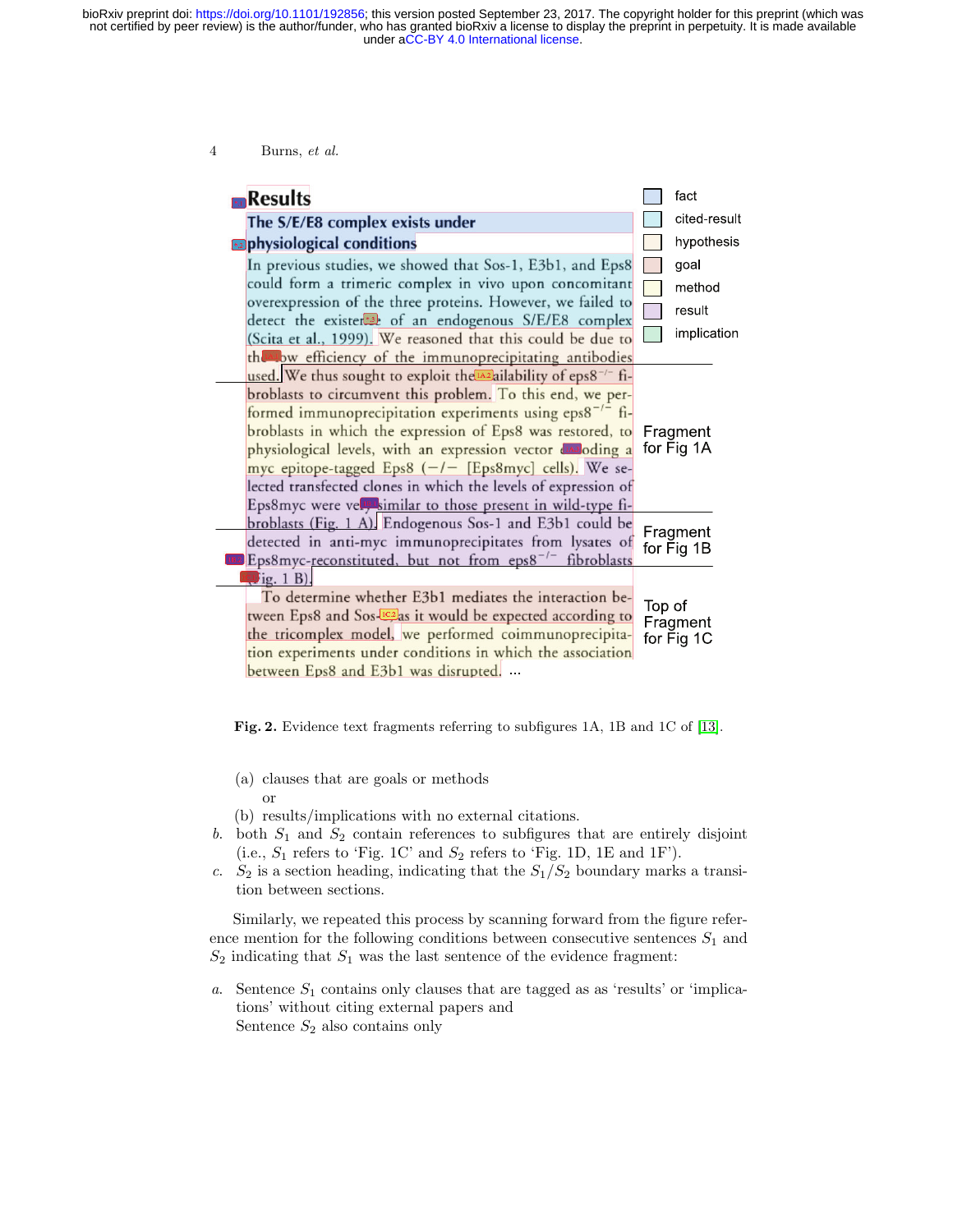Extracting Evidence Fragments for Distant Supervision 5

- (a) clauses that are tagged as 'goals', 'methods', 'hypotheses', 'problems', 'facts' or 'methods' or
- (b) clauses that are tagged as 'results' or 'implications' with external citations present.

Conditions  $b$ , and  $c$ , headings were applied as before to detect the start of evidence fragments.

#### 3.4 Applying the REACH event extraction tool

REACH is an event extraction engine for molecular signaling [\[5\]](#page-7-0). We applied REACH to INTACT open access papers and cross-referenced outputs to those linked to specific subfigures also referenced by INTACT data records. The only event type in REACH dealing with molecular interaction are 'Complex Assembly' events which we compared to data specified by INTACT data records to generate baseline event-extraction statistics.

#### 3.5 Building the Molecular Interaction Evidence Fragment Corpus

We developed an OWL-based implementation of the existing BioC formulation [\[14\]](#page-7-9), extended the SciDT pipeline system to export linked data conforming to that model. Also, we used the 'Semantic Publishing and Referencing' (SPAR) ontologies for bibliographic elements and references in both bioc and biopax linked data sets [\[15\]](#page-7-10). We used Paxtools [\[16\]](#page-7-11) to convert INTACT PSI-MI2.5 data to BioPax (with a minor adaption to include figure references in the biopax representation of evidence).

#### 4 Results

#### 4.1 Discourse Tagging

In [\[12\]](#page-7-7), Dasigi et al. evaluated 5-fold cross-validation Accuracies and F-Scores for SciDT based on a training set of 2,678 clauses over 263 paragraphs from results sections (Accuracy  $= 0.75$ , F-Score  $= 0.74$ ). We extended this training data over all sections of the paper to yield 654 paragraphs with 6629 clauses. Of these, 253 paragraphs were from results sections yielding 2802 clauses.

#### 4.2 Computing Figure Spans within Documents

Figure [3](#page-5-0) illustrates the output of this procedure as a Gantt chart of the spans of subfigures over the clauses in a single paper's results section. This shows how experiment references punctuate the argument of the paper with factual evidence. It also shows explicitly how a single paper in this domain is structured around a large number of small-scale experiments (23 in this case). We evaluated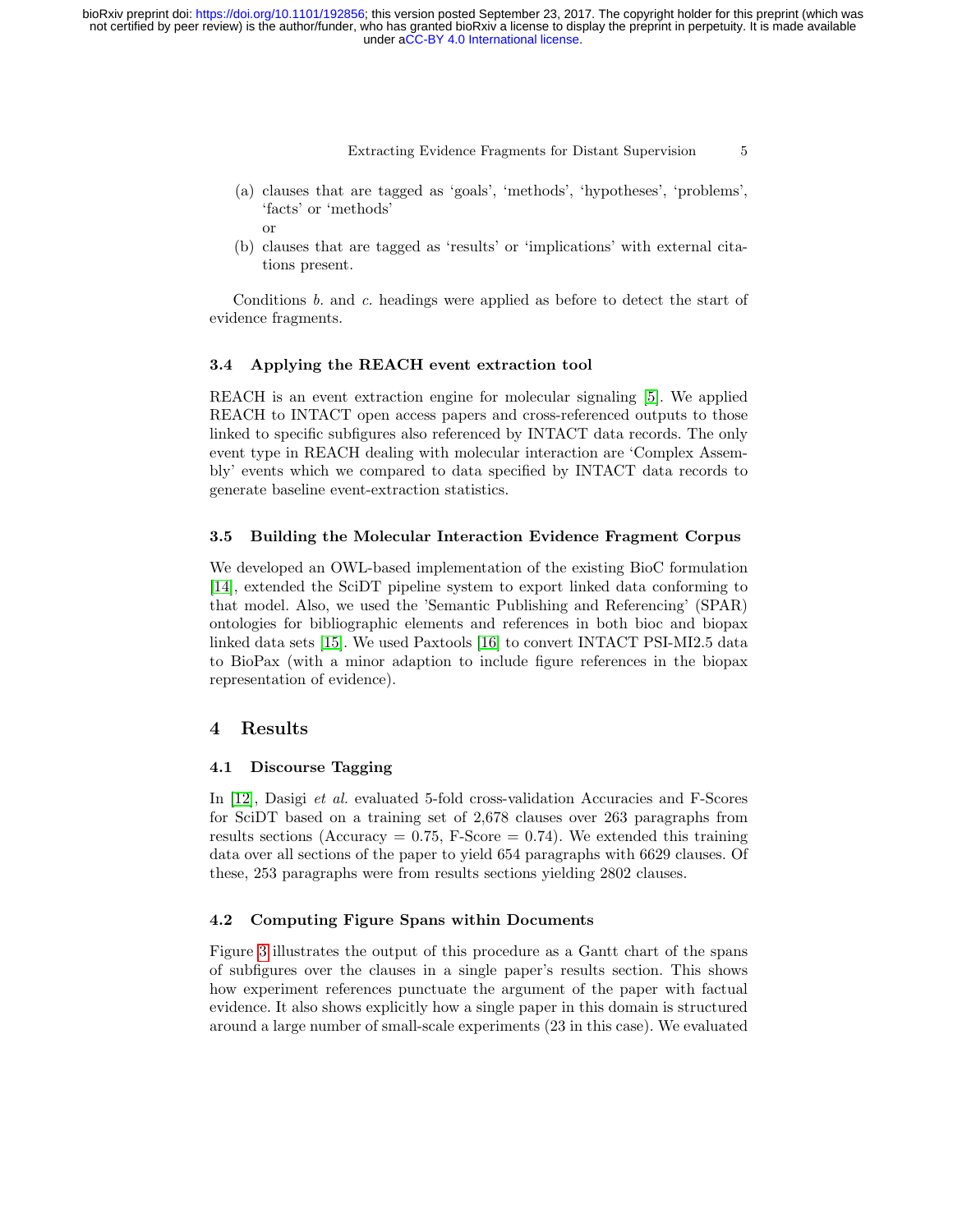under [aCC-BY 4.0 International license.](http://creativecommons.org/licenses/by/4.0/) not certified by peer review) is the author/funder, who has granted bioRxiv a license to display the preprint in perpetuity. It is made available bioRxiv preprint doi: [https://doi.org/10.1101/192856;](https://doi.org/10.1101/192856) this version posted September 23, 2017. The copyright holder for this preprint (which was

6 Burns, et al.

our methodology on a mixed set of manually annotated 10 open access papers (involving 190 figure references). This evaluation (of correctly identifying a figure reference for a given clause) gave macro average Precision  $= 0.66 \pm 0.02$ , Recall  $=$  0.87  $\pm$  0.02 and F-score  $=$  0.76  $\pm$  0.01.



<span id="page-5-0"></span>Fig. 3. Gantt chart distribution of experimental spans for [\[13\]](#page-7-8). Red crosses show positions of subfigure references. Discourse type colors: 'fact'/'hypothesis'/'problem' = white; 'goal' = light gray; 'method' = gray;  $result = 'light blue'; 'implication' = light$ green.

#### 4.3 The Molecular Interaction Evidence Fragment Corpus

We have released all data associated with the study on FigShare [\[17\]](#page-7-12). The data consists of a compressed archive of individual files for papers' evidence fragments and intact data records.

### 4.4 REACH System Output

We ran REACH over all available open source documents in INTACT. Of the 6320 INTACT records with associated figure references, we were able to identify a 'Complex Assembly' event within the sentences our system designated as associated with each event 2747 times (43.47% of records). The most precise measure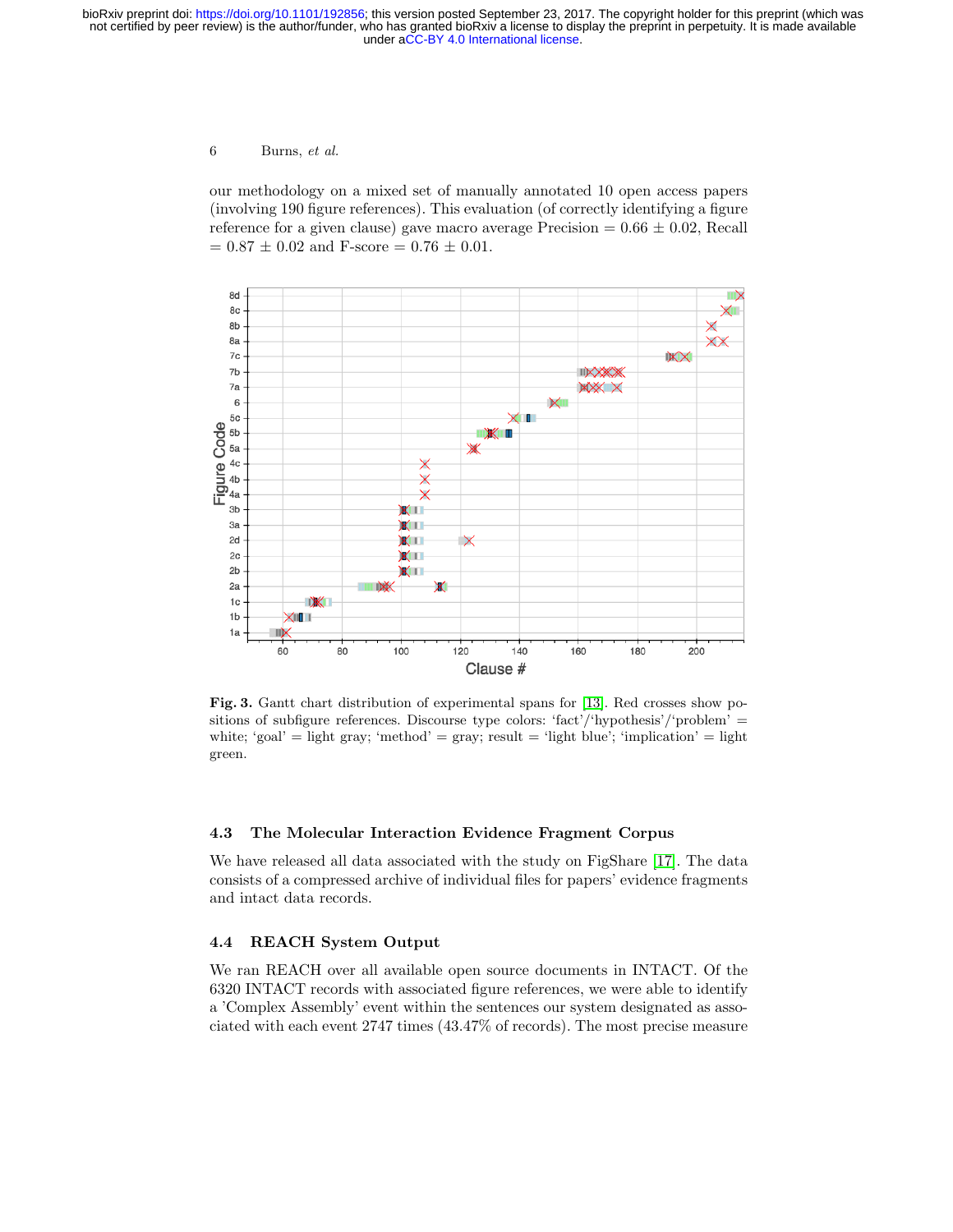Extracting Evidence Fragments for Distant Supervision 7

of event extraction accuracy is based on matching the UNIPROT identifiers of any proteins described in the extracted REACH event to those of the INTACT data record. REACH was able to precisely reconstruct the INTACT data record to that level of accuracy in only 356 cases (5.6% of records). This provides a baseline measurement for future work.

## 5 Discussion

We have sought to instantiate a novel methodology for distant supervision in biomedical text mining and to provide the community access to a mid-sized text corpus for future use. Although our event extraction experiments showed poor performance, this provides a baseline for off-the-shelf tools that we expect to be able to improve upon straightforwardly. We would like to extend this to work with argumentation graphs where claims may be linked from other parts of papers [\[18](#page-7-13)[,19\]](#page-7-14). Developing methods to automatically create such graphs across papers may provide powerful new ways of examining the literature.

Machine reading depends on the natural redundancy of any scientific narrative where common assertions are stated and restated in different ways across papers. On aggregate, these systems extract structured data from sentences that cite other work. This is problematic, since when evaluated for correctness, citation statements are often inaccurate [\[20\]](#page-7-15). More seriously, citations are both retained and reused within the literature even after the work that they are citing has been retracted [\[21\]](#page-7-16). Thus, a key, original focus of this work is to focus on the assertions that summarize the primary findings of a given paper rather than seek to use any and all available language to use for machine reading tasks.

Acknowledgments. This work was funded by DARPA Big Mechanism program under ARO contract W911NF-14-1-0436. We thank Anita de Waard, Mihai Surdeanu, Clay Morrison, and Hans Chalupsky for their contributions.

# References

- <span id="page-6-0"></span>1. National Library of Medicine 2016 MEDLINE/PubMed Baseline Database Distribution: File Names, Record Counts, and File Size. [https://www.nlm.nih.gov/bsd/](https://www.nlm.nih.gov/bsd/licensee/2016_stats/baseline_med_filecount.html) [licensee/2016\\_stats/baseline\\_med\\_filecount.html](https://www.nlm.nih.gov/bsd/licensee/2016_stats/baseline_med_filecount.html)
- <span id="page-6-1"></span>2. Galperin, M.Y., Fernandez-Suarez, X.M., and Rigden, D.J. (2017). The 24th annual Nucleic Acids Research database issue: a look back and upcoming changes. Nucleic Acids Res.
- <span id="page-6-2"></span>3. Burns, G.A.P.C., and Chalupsky, H. (2014). Its All Made Up - Why we should stop building representations based on interpretive models and focus on experimental evidence instead. In Discovery Informatics: Scientific Discoveries Enabled by AI, (Quebec City, Quebec), [https://www.nlm.nih.gov/bsd/licensee/2016\\_](https://www.nlm.nih.gov/bsd/licensee/2016_stats/baseline_med_filecount.html) [stats/baseline\\_med\\_filecount.html](https://www.nlm.nih.gov/bsd/licensee/2016_stats/baseline_med_filecount.html)
- <span id="page-6-3"></span>4. Orchard, S., Ammari, M., Aranda, B., Breuza, L., Briganti, L., Broackes-Carter, F., Campbell, N.H., Chavali, G., Chen, C., del-Toro, N., et al.: The MIntAct project– IntAct as a common curation platform for 11 molecular interaction databases. Nucleic Acids Res 42, D358-363 (2014).